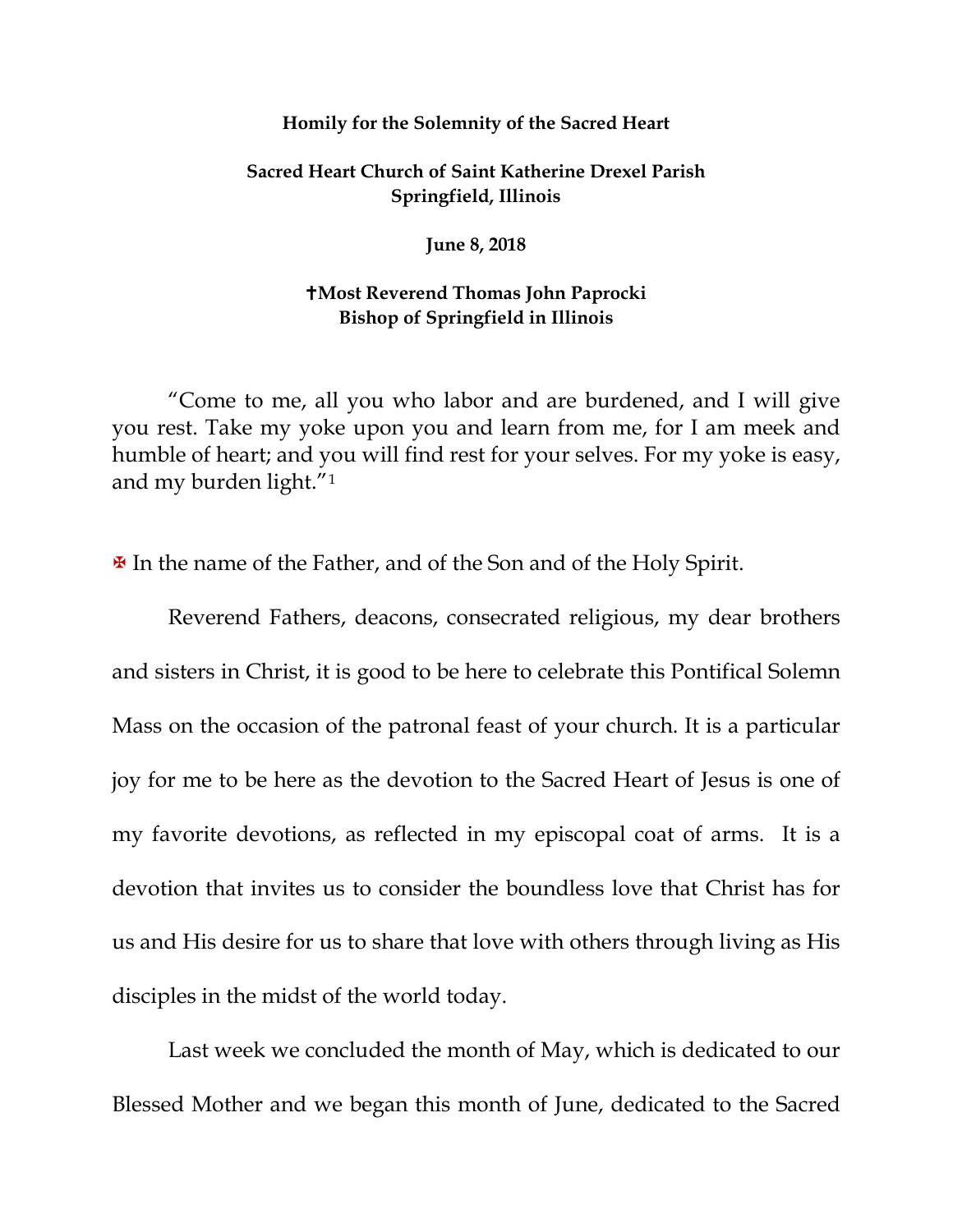Heart of her beloved Son, our Lord Jesus Christ. It is often said that the mother is the heart of the home. However, on this the Feast of the Sacred Heart of Jesus, we honor that which should be at the heart of every home. But why do we specifically honor the heart of our Lord? In speaking about this feast, Pope Benedict XVI said:

> In biblical language, "heart" indicates the center of the person where his sentiments and intentions dwell. In the Heart of the Redeemer we adore God's love for humanity, His will for universal salvation, His infinite mercy. Practicing devotion to the Sacred Heart of Christ therefore means adoring that Heart which, after having loved us to the end, was pierced by a spear and from high on the Cross poured out blood and water, an inexhaustible source of new life"[2](#page-5-1)

One has only to look around to notice how our society, culture, economy, and politics need this Heart today. For, it is true, the more man distances himself from God's love, the more he becomes "heartless" toward to the world around him. Unfortunately, many people have forgotten that -- at the core of who we are as humans -- we were made to let ourselves be loved by God and to respond to His Love by loving our neighbor.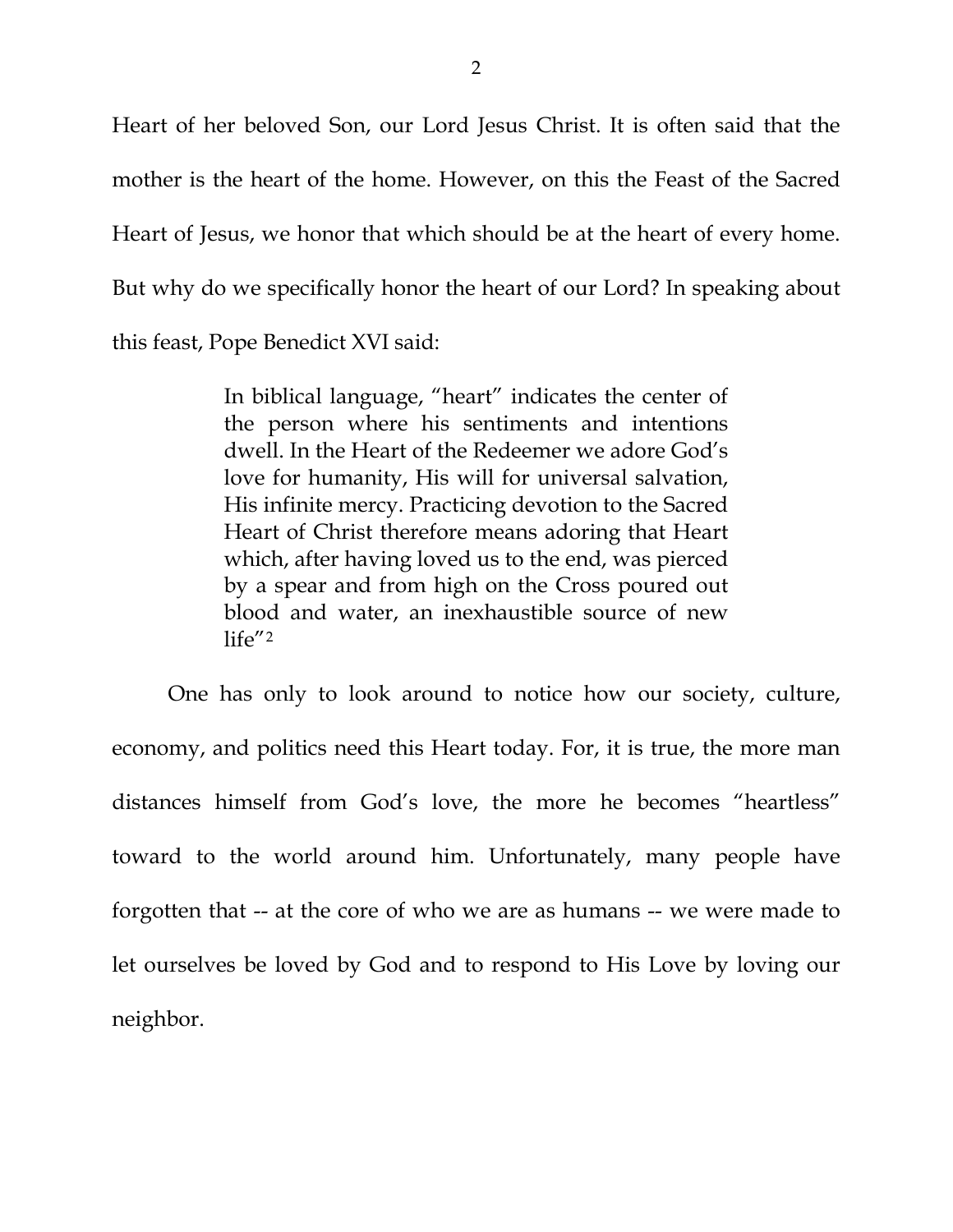The Sacred Heart of Jesus is often depicted as a wounded heart surrounded with a crown of thorns, and encompassed in flames, indicating the intensity of Christ's love for each of His children. While some form of devotion to the Sacred Heart of our Lord has been observed since the twelfth century, the devotion was popularized in France in the late 1600s through the visions of St. Margaret Mary Alacoque. In these visions, Our Lord asked for a Feast in reparation for the offenses against His love.

Such reparations are an important element of this devotion and are to be seen in light of our understanding of the Mystical Body of Christ. All of those who have been baptized into Christ are united to the Head, Jesus Christ. As St. Paul reminds us, "If one part suffers, all the parts suffer with it."[3](#page-5-2) The sins of others should not leave us feeling indifferent, as though they have no bearing on our lives. Instead, we, as members of the Body of Christ, believe that the entire body is weakened as a result of the falls of others. We also believe that there is something that we can do about that, by offering up our prayers and sacrifices for those who weaken the Body of Christ, so that they might experience the conversion necessary to restore what has been damaged by their actions.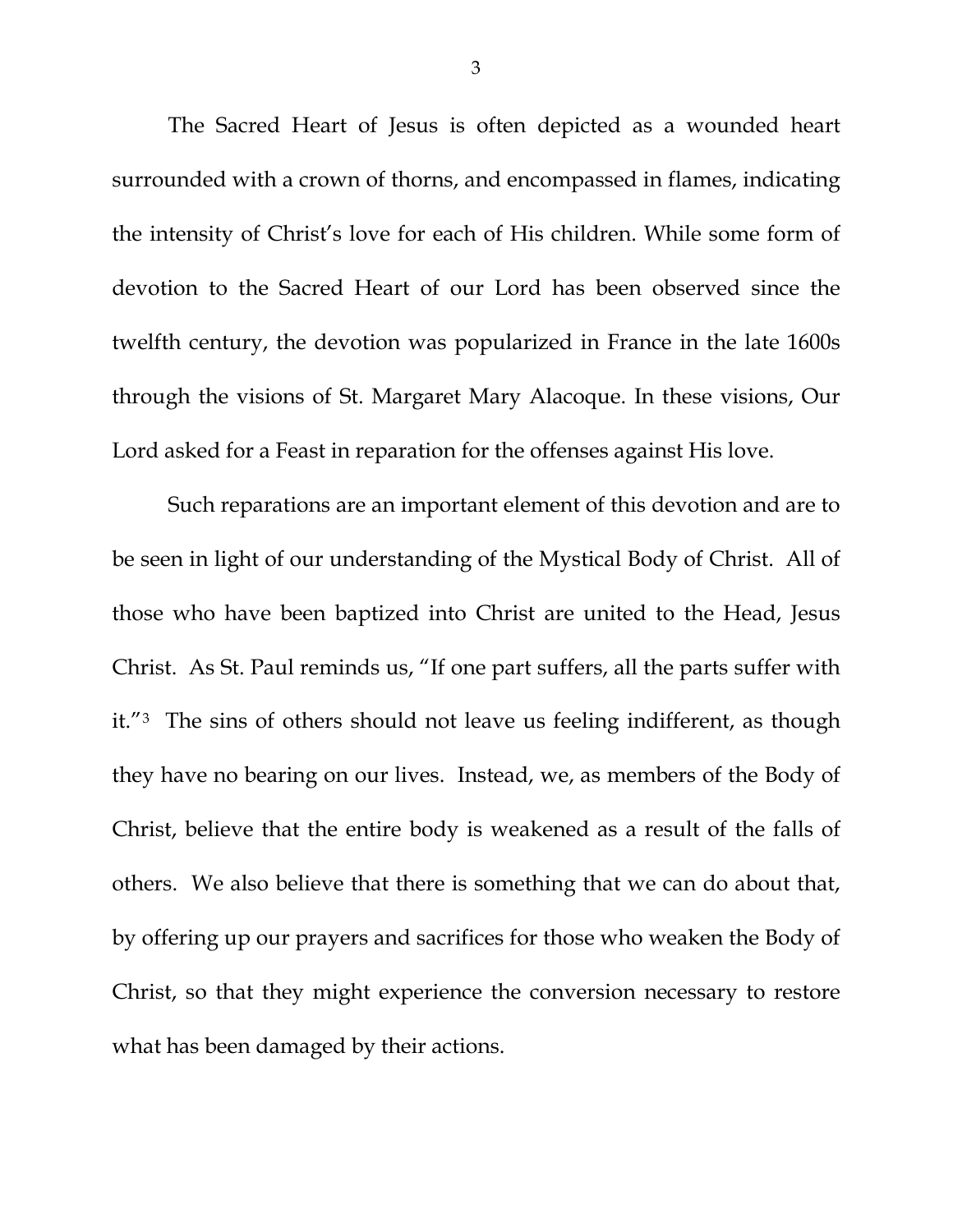Our acts of reparation for sinners are signs of our love for the entire Body of Christ, head and members. We must never give up on anybody, but trust that the fire of God's love is powerful enough to penetrate the hearts of even the most hardened sinners, so that they too might come to live as authentic disciples of our Lord.

For those who practice devotion to his Sacred Heart, Our Lord made twelve promises:

- 1. I will give them all the graces necessary for their state of life.
- 2. I will establish peace in their families.
- 3. I will console them in all their troubles.
- 4. They shall find in My Heart an assured refuge during life and especially at the hour of their death.
- 5. I will pour abundant blessings on all their undertakings.
- 6. Sinners shall find in My Heart the source of an infinite ocean of mercy.
- 7. Tepid souls shall become fervent.
- 8. Fervent souls shall speedily rise to great perfection.
- 9. I will bless the homes where an image of My Heart shall be exposed and honored.
- 10. I will give to priests the power of touching the most hardened hearts.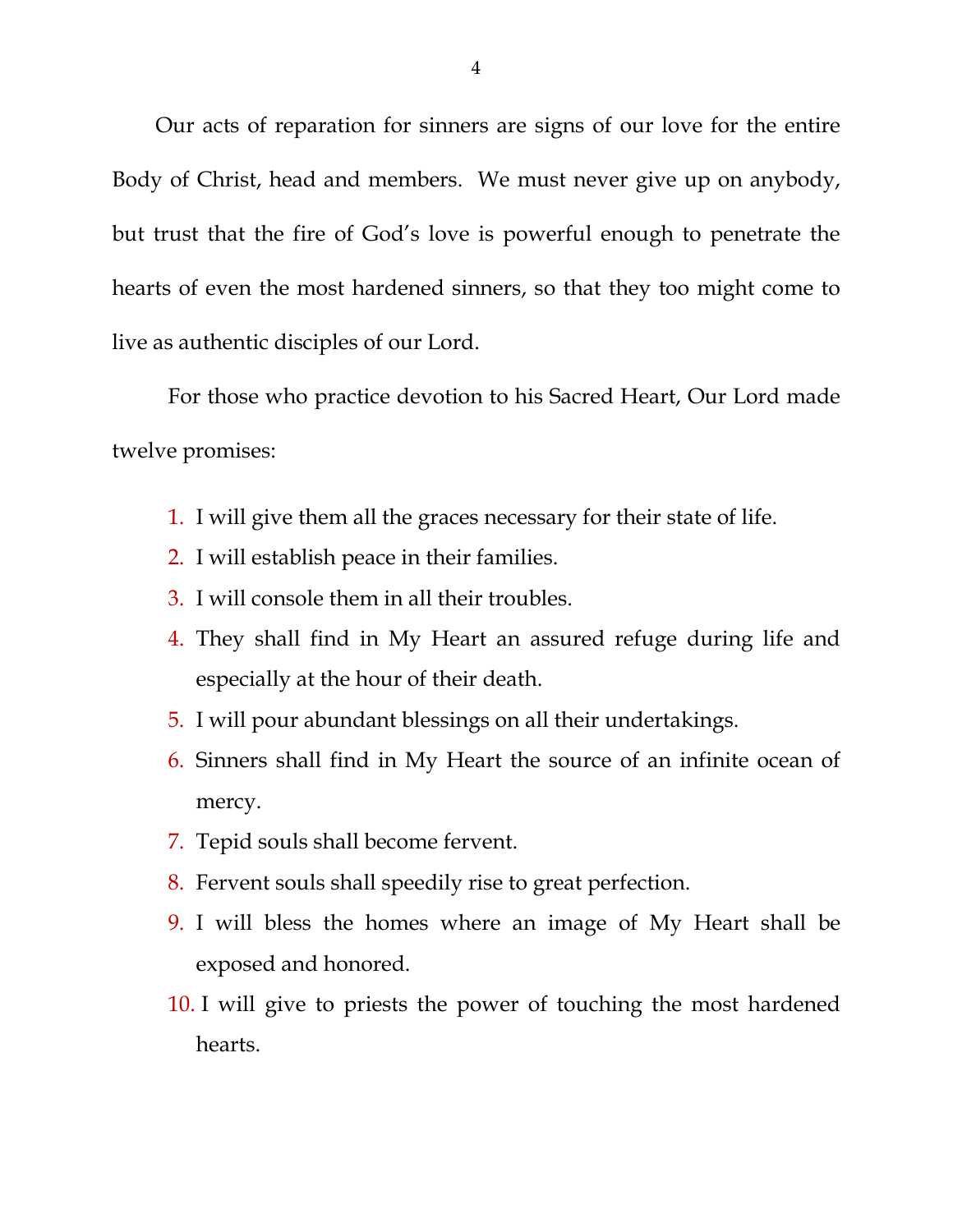- 11. Those who propagate this devotion shall have their names written in My Heart, never to be effaced.
- 12. The all-powerful love of My Heart will grant to all those who shall receive Communion on the First Friday of nine consecutive months the grace of final repentance; they shall not die under my displeasure, nor without receiving their Sacraments; my heart shall be their assured refuge at that last hour.

In reflecting on these promises, it should be apparent that devotion to the Sacred Heart of Our Lord is not only a source through which we can receive the blessings of God. His heart is also the gate through which we can enter into the Kingdom of Heaven ourselves, and also assist our neighbors on their journey to their heavenly reward as well.

In spite of this devotion being a gateway to heaven, looking at the signs of the times, it seems that Devotion to the Sacred Heart of Jesus has suffered a sort of "cardiac arrest" in modern culture. This decline in devotion is troubling, given that during the first half of the twentieth century the majority of Catholic families had the image of Jesus and his Sacred Heart displayed in their homes, and first Friday devotions were commonplace in many parishes.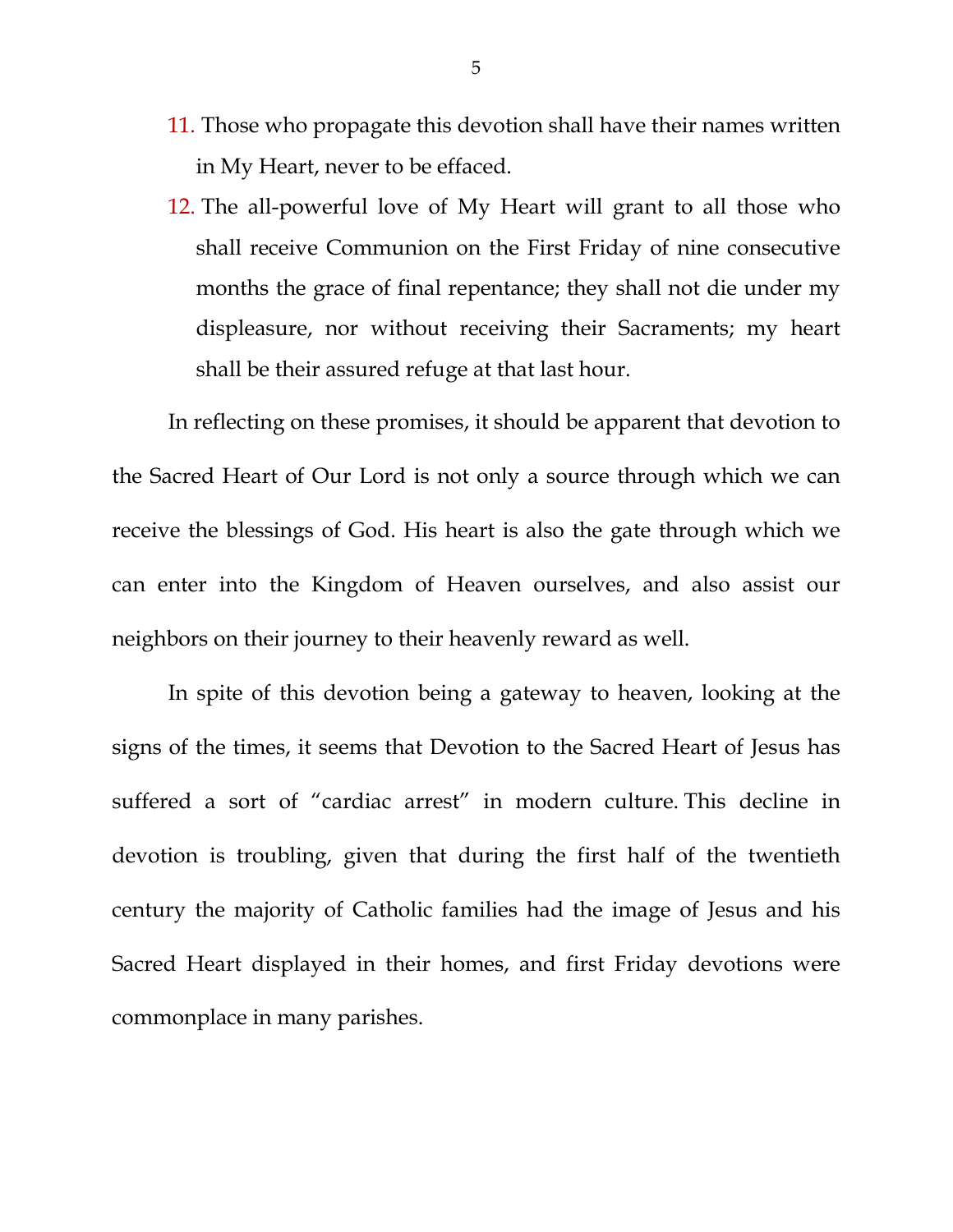Given this decline in devotion to our Lord's Sacred Heart, perhaps it is not surprising that many people would describe the world in which we live today as a loveless and selfish world that is focused on the satisfaction of oneself over the good of others. One might even go so far as to say that it seems as though the world is so preoccupied with present realities that it gives almost no thought to eternity and the everlasting joys that await those who live as Christ's disciples here on earth.

<span id="page-5-0"></span>My dear brothers and sisters in Christ, in today's love-deprived world, we must commit ourselves all the more to serving our Lord faithfully by following the example of Jesus Christ and His immeasurable love for us. For, we serve Him only as faithfully as we serve Him lovingly, through giving ourselves in loving service to our neighbors.

<span id="page-5-2"></span><span id="page-5-1"></span>This is what devotion to the Sacred Heart is about. It is through the practice of selfless love toward God and our neighbors that we build up the kingdom of God on earth and, in doing so, we show something of the kind of love that our Lord has for all of us.

Therefore, may we commit ourselves to deepen our devotion to the Sacred Heart of Jesus. Whether through a home enthronement of an image of the Sacred Heart or even just learning more about other devotions to the

6